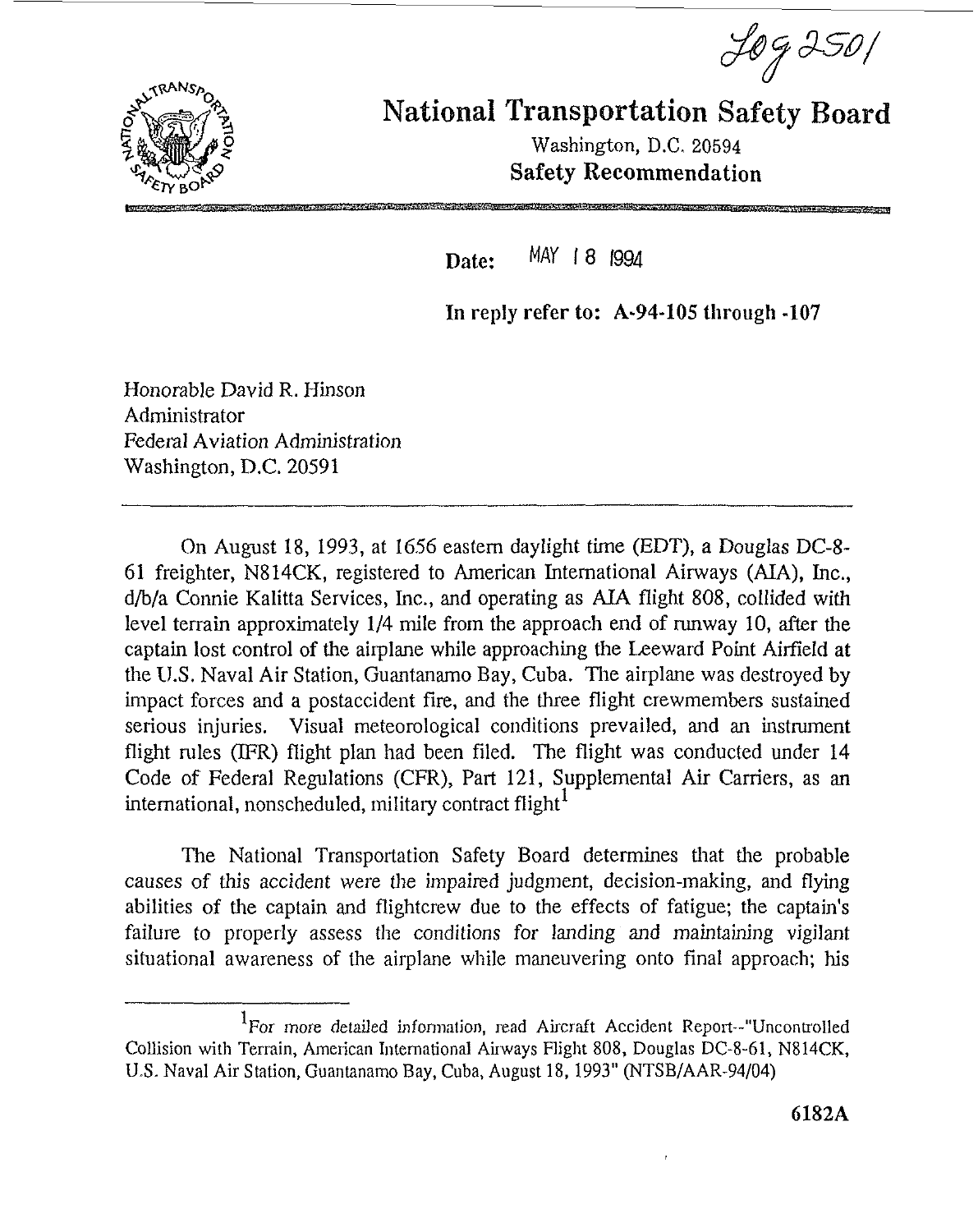failure to prevent the loss of airspeed and avoid a stall while in the steep bank **turn;**  and his failure to execute immediate action to recover from a stall.

Additional factors contributing to the cause were the inadequacy of the flight and duty time regulations applied to 14 CFR, Part 121, Supplemental **Air** Carrier, international operations, and the circumstances that resulted in the extended flight/duty hours and fatigue of the flightcrew members. Also contributing were the inadequate crew resource management training and the inadequate training and guidance by AJA to the flightcrew for operations at special airports, such as Guantanamo Bay; and the Navy's failure to provide a system that would assure that the local tower controller was aware of the inoperative strobe light so as to provide the flightcrew with such information.

The significance of crewmember fatigue in this accident prompted the Safety Board to examine the Federal Aviation Regulations that govern flight and duty time for flightcrew members. The examination revealed that several different crew flight and duty time regulations were applicable to the accident.

**At** the time of the accident, the flightcrew had been on duty for about 18 hours and had flown approximately 9 hours. The company had intended for the crew to ferry the airpIane back to Atlanta after the airplane was offloaded *in*  Guantanamo Bay. This would have resulted in a total duty time of about 24 hours and 12 hours of flight time, the maximum permitted under 14 CFR, Section 121.521, supplemental rules for overseas and international flights. If the flightcrew had been scheduled to conduct a flight within the United States, similar to that of flight 808, the flightcrew would have exceeded the flight and duty time requirements of 14 CFR, Section 121.505, for supplemental air carriers and commercial operators.

The regulation under 14 CFR, Section 121.505, states that a pilot may not be scheduled to fly more than 8 hours, or be on duty more than **16** hours, in 24 consecutive hours. Guantanamo Bay was considered an "international" destination; thus, the flight was conducted under 14 CFR, Section 121.521, the 12-hours flight/24-hours duty time rule applicable to supplernerital air carriers for international flights. Because the pilots of flight 808 would have accumulated about 9 hours of flight time and 21 hours of duty time when they arrived at Guantanamo Bay, the accumulated time for the trip would have exceeded the limits of 14 CFR, Section 121.505. Further, once the airplane was offloaded **in** Guantanamo Bay, the return portion of the scheduled trip would have been flown under 14 CFR, Part 91, as a "non-commercial" ferry flight to reposition the airplane back to Atlanta.

 $\mathbf{r}$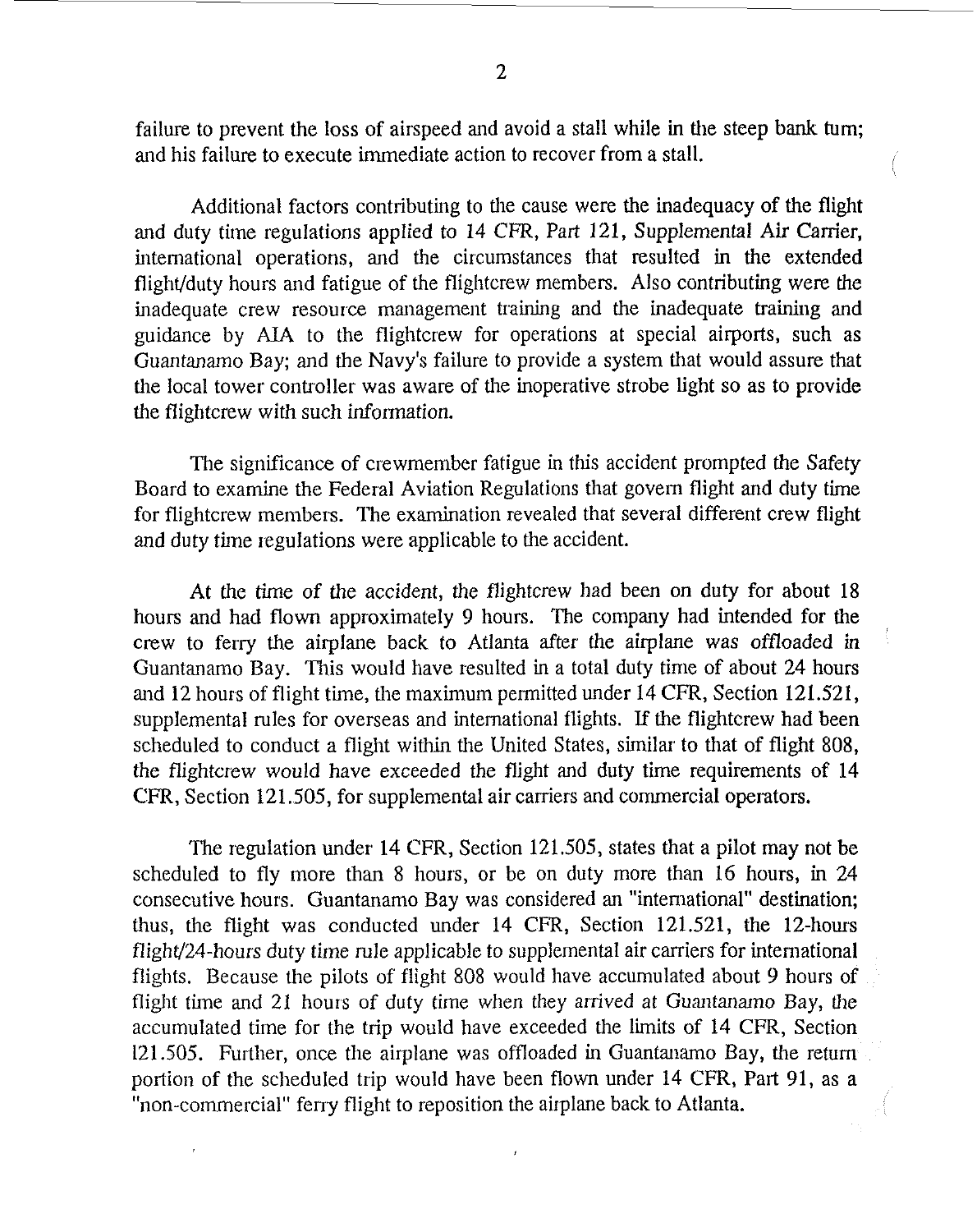Currently, there are no crew flight or duty limits applicable to commercial operators when the airplane is ferried under 14 CFR, Part 91. The Federal Aviation Administration FAA) has addressed this issue and provided a legal interpretation that flight and duty time accrued during company required flights conducted under 14 CFR, Part 91, must be counted against the flight and duty time accumulated in revenue operation for determining the eligibility to initiate a 14 CFR, Part 121, flight. However, because there are no limits applicable to 14 CFR, Part 91, the flight and duty time accrued during flights conducted under 14 CFR, Part 121, do

not prohibit a pilot from initiating a flight under 14 CFR, Part 91, at the end of a Part 121 revenue operation. Therefore, the accident trip was under the provisions of a combination of separate regulations that allowed extended flight and duty times to be scheduled, contrary to safe operating practices.

The United States and France are the only countries in the world that base their aviation hours of service regulations on flight time, while most other countries base it on duly time. **As** the Manager of the **FAA** Air Carrier Branch testified during the Safety Board's public hearing on this accident, flight and rest requirements in aviation were fist established in the 1930s. The Safety Board recognizes that the FAA has made several attempts to revise the requirements but that it has failed because it has been unable to obtain a consensus from industry and labor groups on new standards. The **FAA** established an advisory committee in 1983 which resulted in the issuance of new domestic 14 CFR, Part 121, rules in 1985. Also, a new advisory group was established in 1992, with participation from a wide segment of the aviation community, to review flight/duty time issues and, if appropriate, to develop recommendations for regulatory revision. This group is currently meeting and has not yet provided feedback to the FAA.

During the hearing, the branch manager stated his belief that there is a need for revision of the flight/duty time regulations, especially to close the option of 14 CFR, Part 91, ferry flights in 14 CFR, Part 121, operations. He also said that the FAA's current strategy is to develop regulatory change based on input from **an**  outside advisory committee rather than on new rulemaking initiated by the FAA. The Safety Board is concerned that this process may not result in a satisfactory solution to this issue and believes that efforts to change existing regulations by means of the committee negotiating process are ineffective. Therefore, the Safety Board believes that the **FAA** should revise the appropriate regulations pertaining to flight and duty time. The **FAA** should also clarify the regulation to prohibit a flight crewmember from initiating a 14 CFR, Part 91, ferry flight if, before the completion of the revenue flight, the total flight and duty time will exceed that permitted during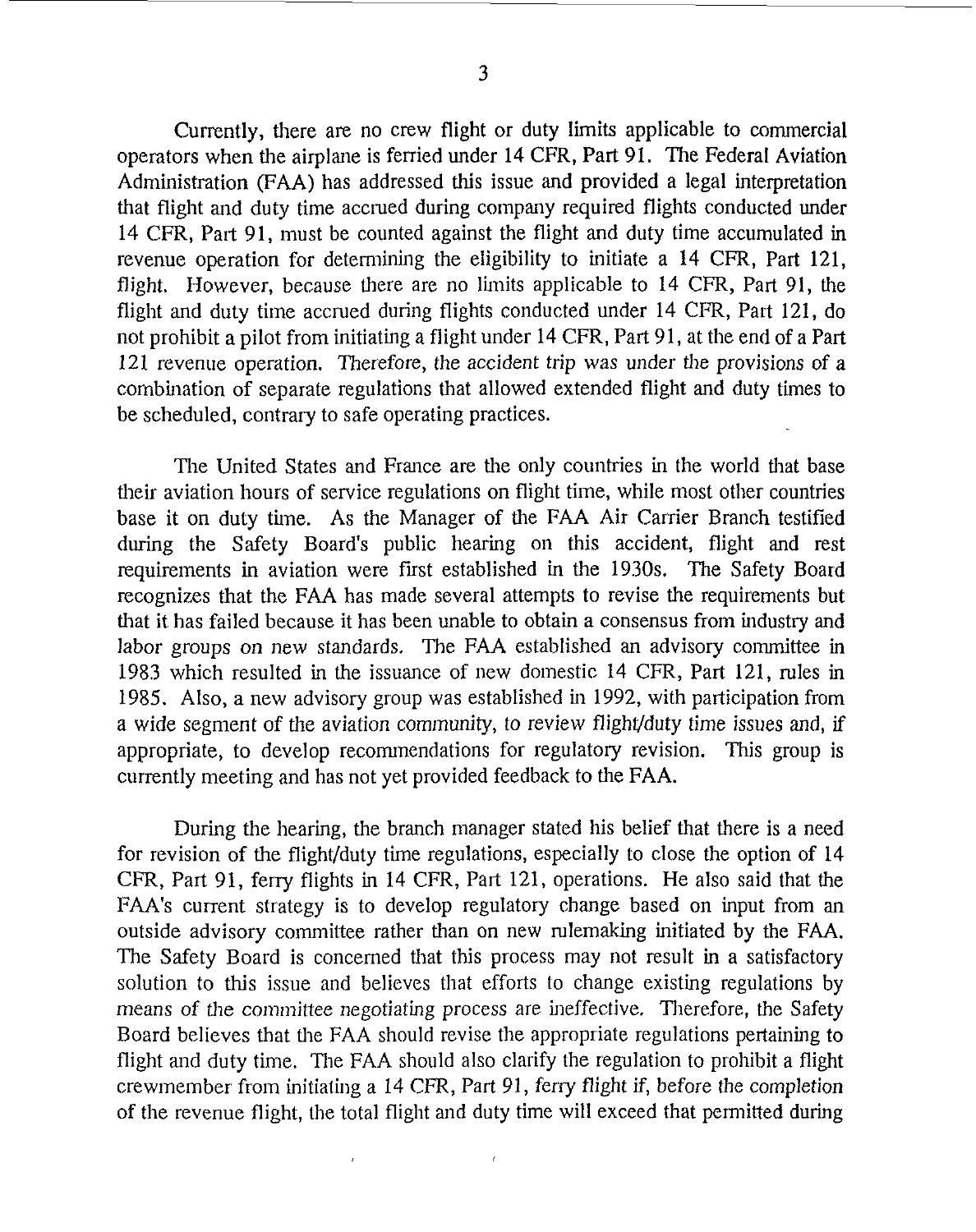the 14 **CFR,** Part 121, operations. Currently, the industry practice of feny flights at the conclusion of revenue operations can lead to excessively long duty days and can induce debilitating effects of fatigue on crewmembers, as was demonstrated by this accident.

Issues of fatigue in transportation have been of special concern to the Safety Board in all modes of transportation. In 1989, the Safety Board made three recommendations to the Department of Transportation (DOT) to encourage **an**  aggressive Federal program to address the problems of fatigue and sleep issues in transportation safety:

### I-89-1

Expedite a coordinated research program on the effects of fatigue, sleepiness, sleep disorders, and circadian factors on transportation system safety.

### I-89-2

Develop and disseminate educational material for transportation industry personnel and management regarding shift work; work and rest schedules; and proper regimens of health, diet, and rest.

#### $I-89-3$

Review and upgrade regulations governing hours of service for all transportation modes to assure that they are consistent and that they incorporate the results of the latest research on fatigue and sleep issues

The DOT has initiated programs in each transportation mode to respond to the need for a better understanding of fatigue, and regularly briefs the Safety Board on these activities. These recommendations remain classified "Open--Acceptable Response" pending the completion of these programs. However, the Safety Board believes that further efforts are needed in aviation to address the third recommendation (I-89-3), which may eliminate some of the problems that continue to plague the *industry*.

In addition, fatigue issues have been addressed in several of the Safety Board's major aviation accident reports. In the accident involving a Continental

> + 加速電站 み 2. 出现的复数

**4**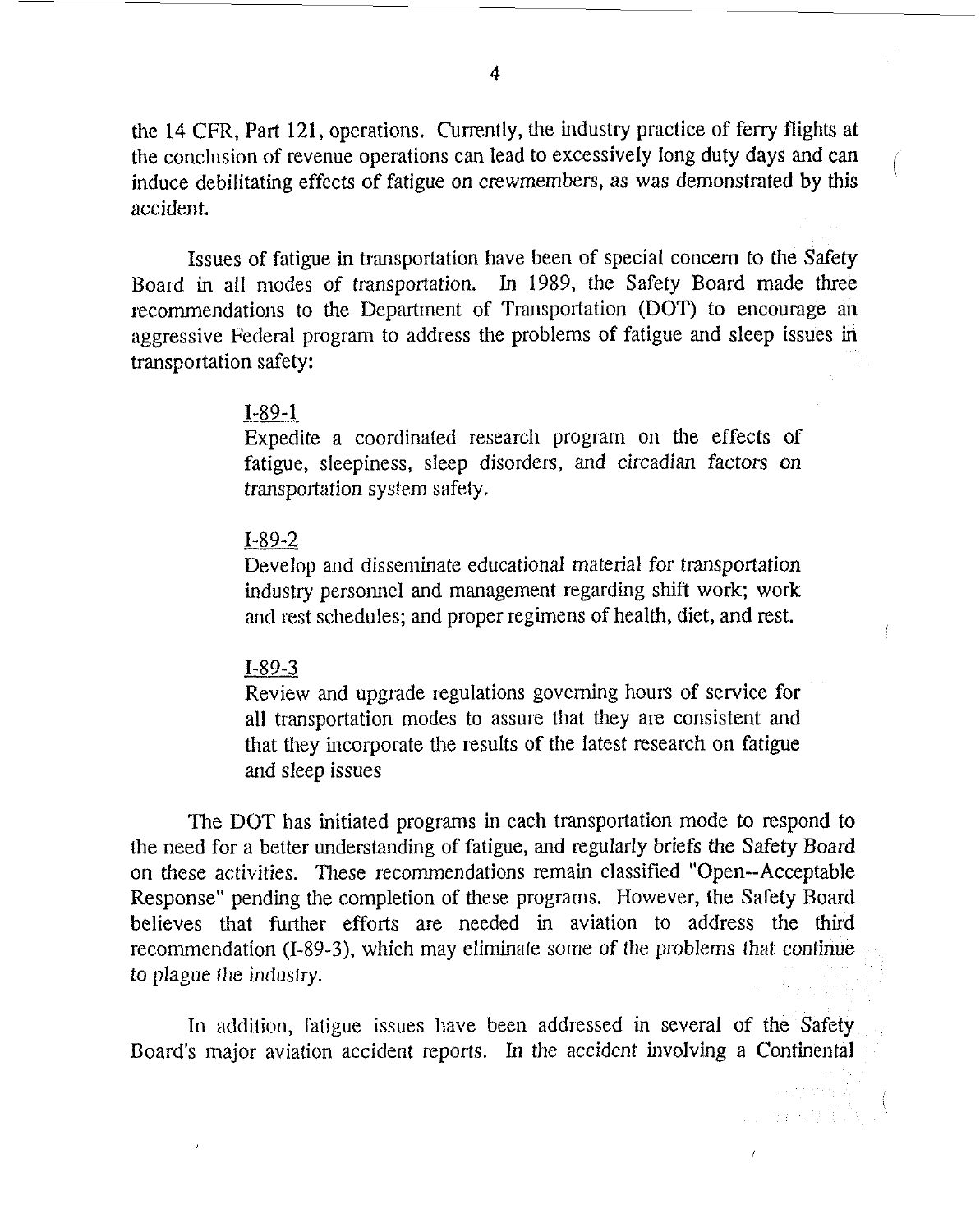Express Embraer-120 RT on April 29, 1993, Pine Bluff, Arkansas, the Safety Board cited fatigue as a contributing factor in the probable cause of the accident.<sup>2</sup>

In January 1994, the Safety Board published a study of 37 major aviation accidents from the period 1978 through 1990, in which human performance issues were cited in the probable cause determinations.<sup>3</sup> Many human performance background variables were compared to the types of errors observed in the accident sequences to identify factors that might be useful in accident prevention. Several fatigue-related variables were examined, such as time since awakening, time of day, time zone crossings, and changing work schedules. It was found that the time since awakening for each pilot related to significant differences in performance, in term of the number and types of errors. Based on this data and other evidence that has been accumulating for more than 20 years, the Safety Board believes that fatigue is a far more pervasive and debilitating factor in transportation safety than was previously realized.

As a result of this safety study, on February 3, 1994, the Safety Board issued the following recornmendation to the FAA:

## A-94-5

Require U. S. air carriers operating under 14 CFR Part 121 to include, as part of pilot training, a program to educate piIots about the detrimental effects of fatigue, and strategies for avoiding fatigue and countering its effects.

The implementation by the FAA of such a program should assist pilots to better recognize their own symptoms of fatigue and to develop personal strategies to help lower its effects in the demanding work schedules to which they are subjected. Therefore, because of its relevance to this accident, the Safety Board is reiterating this safety recommendation.

According to documents supplied by the Air Mobility Command (AMC), 12 airports, including Guantanamo Bay, are designated "certification airfields." The

 $2$ See Aircraft Accident/Incident Summary Report--"In-Flight Loss of Control Leading to Forced Lmding and Runway Overrun, Continental Express, Inc., N24706, Embraer EMB-120 RT, Pine Bluff, Arkansas, April 29,1993" (NTSB/AAR-94/02/SUM)

*<sup>3</sup>See* Safety Study--"A Review of Flightcrew-Involved Major Accidents of U. *S.* Air Carriers, 1978 Through 1990" (NTSB/SS-94/01)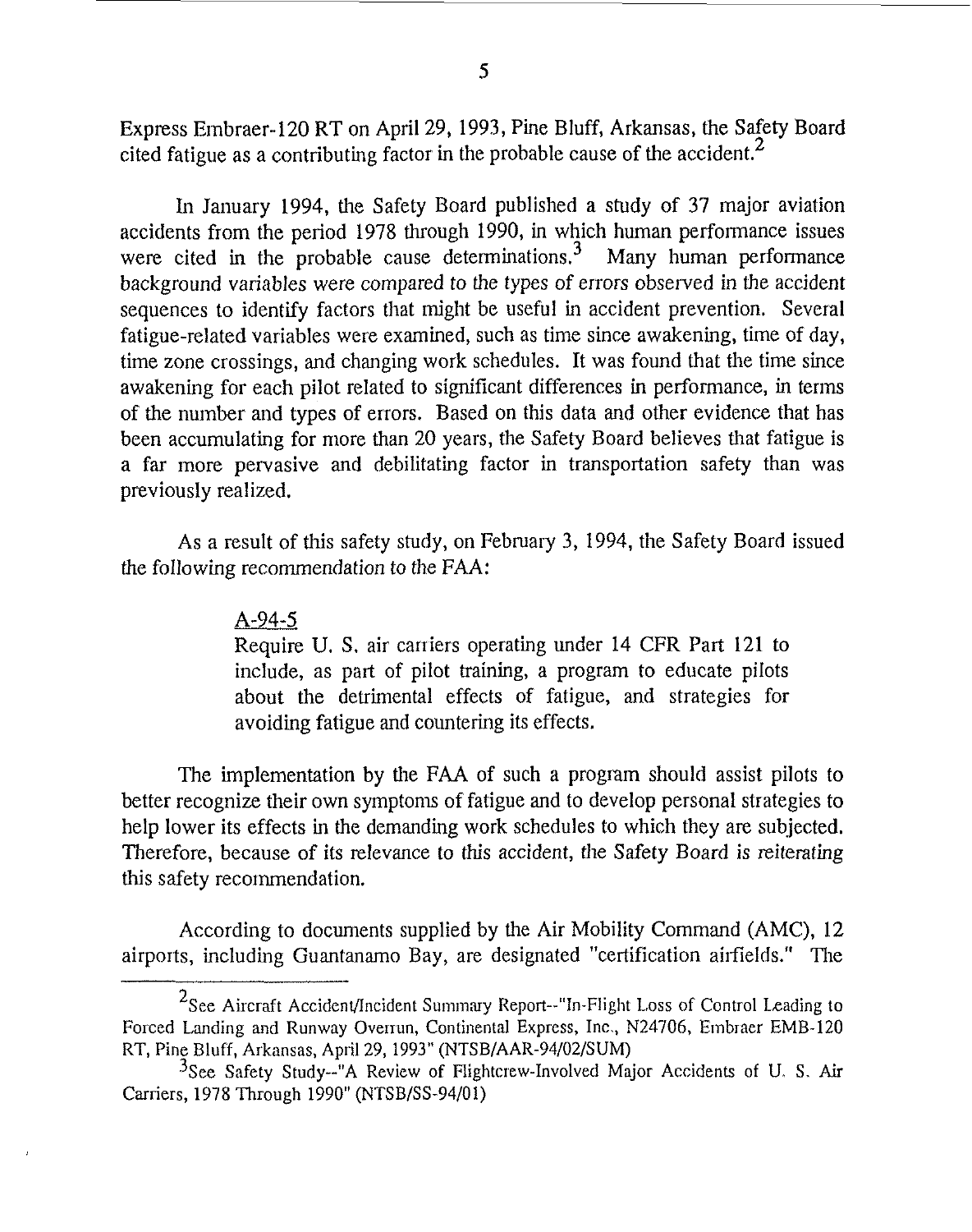military has identified these airports as having unique hazards or operating procedures that require a heightened awareness or familiarity by crewmembers. *An*  airport that is designated as a certification airfield requires military flightcrew members, specifically the aircraft commander, to have operated into that airfield within the past 2 years as either **a** pilot, copilot, or observer who has actively monitored the approach.

 $\int_0^1$ 

By contrast, the AMC procedures for civilian crews flying into Guantanamo Bay require the contract company and flightcrews to be knowledgeable about operating in military airfields. The AMC contract representative from Norfolk stated that he recognized the captain involved in the accident arid believed that the captain had been to Norfolk several times in the recent past. The contract representative also stated that since he believed the captain had been to Guantanamo Bay previously, he did not provide him with the briefing form, which contained a photograph of the airfield showing the approach end of runway 10 and described the procedures for execution of the approach.

14 CFR, Section 121.445, states that the pilot in command (PIC) will be qualified to operate an aircraft into certain airports determined to be special (due to items, such as surrounding terrain, obstructions, complex approach or departure procedures). The regulation requires that the PIC may not operate into a special airport unless within the preceding 12 months:

> (b) except as provided in paragraph (c) of this section ...( **1)** The pilot-in-command or second in command has made **an** entry to that airport (including a takeoff and landing) while serving as a pilot flight crewmember; or

> (2) The pilot-in-command has qualified by using pictorial means acceptable to the administrator for the airport.

Subparagraph (c) of the regulation states that the aforementioned qualifications do not apply when "entry to that airport (including takeoff or a landing) is being made if the ceiling at that airport is at least 1,000 feet above the lowest MEA or MOCA, or initial approach altitude prescribed for the instrument approach procedure for that airport and the visibility at that airport is at least 3 miles."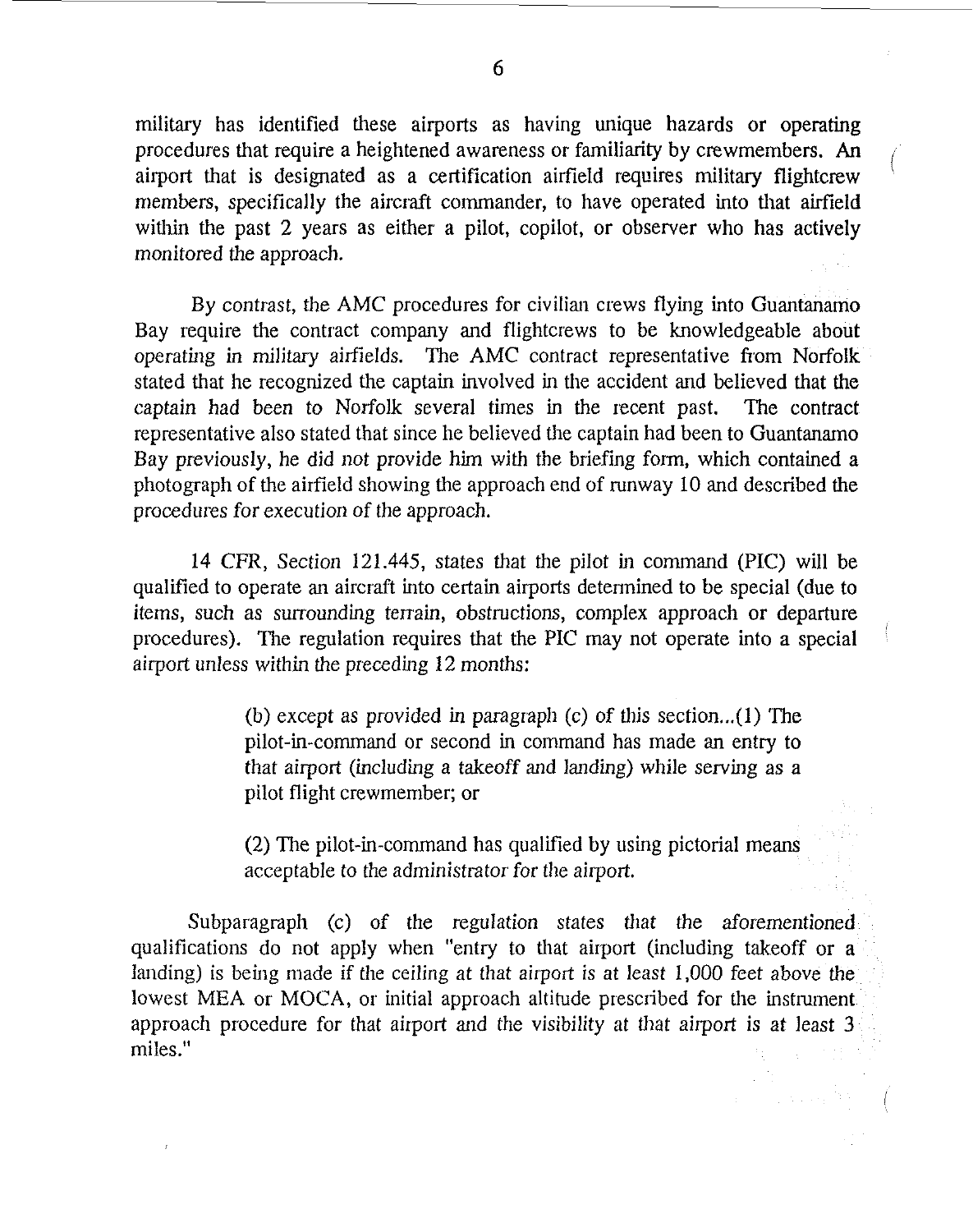The Safety Board believes that subparagraph (c) of this regulation defeats the purpose of "special airports" qualification by permitting a pilot or flightcrew to operate into or out of an airport that may have unique approach/landing or takeoff characteristics, as long as the weather conditions permit the approach to be conducted in visual meteorological conditions. Subparagraph (c) eliminates a critical safety element by permitting operation into a special airport without prior experience or knowledge. Thus, the Safety Board believes that subparagraph (c) should be eliminated and that all flight crewmembers should be required to meet the requirements for operation to or from a special airport, either by operating experience or pictorial means.

Therefore, as a result of its investigation of this accident, the National Transportation Safety Board reconunends that the Federal Aviation Administration:

> Revise the applicable subpart of 14 CFR, Part 121, to require that flight time accumulated in noncommercial "tail end" feny flights conducted under 14 CFR, Part 91, as a result of 14 CFR, Part 121, revenue flights, be included in the flight crewmember's total flight and duty time accrued during those revenue operations. (Class 11, Priority Action) (A-94-105)

> Expedite the review and upgrade of Flight/Duty Time Limitations of the Federal Aviation Regulations to ensure that they incorporate the results of the latest research on fatigue and sleep issues. (Class **II,** Priority Action) (A-94-106)

> Revise 14 CFR, Section 121.445, to eliminate subparagraph (c), and require that all flight crewmembers meet the requirements for operation to or from a special airport, either by operating experience or pictorial means. (Class II, Priority Action) (A-94-107)

Also as a result of its investigation of this accident, the National Transportation Safety Board reiterates Safety Recommendation A-94-2 and A-94-5 to the Federal Aviation Administration: